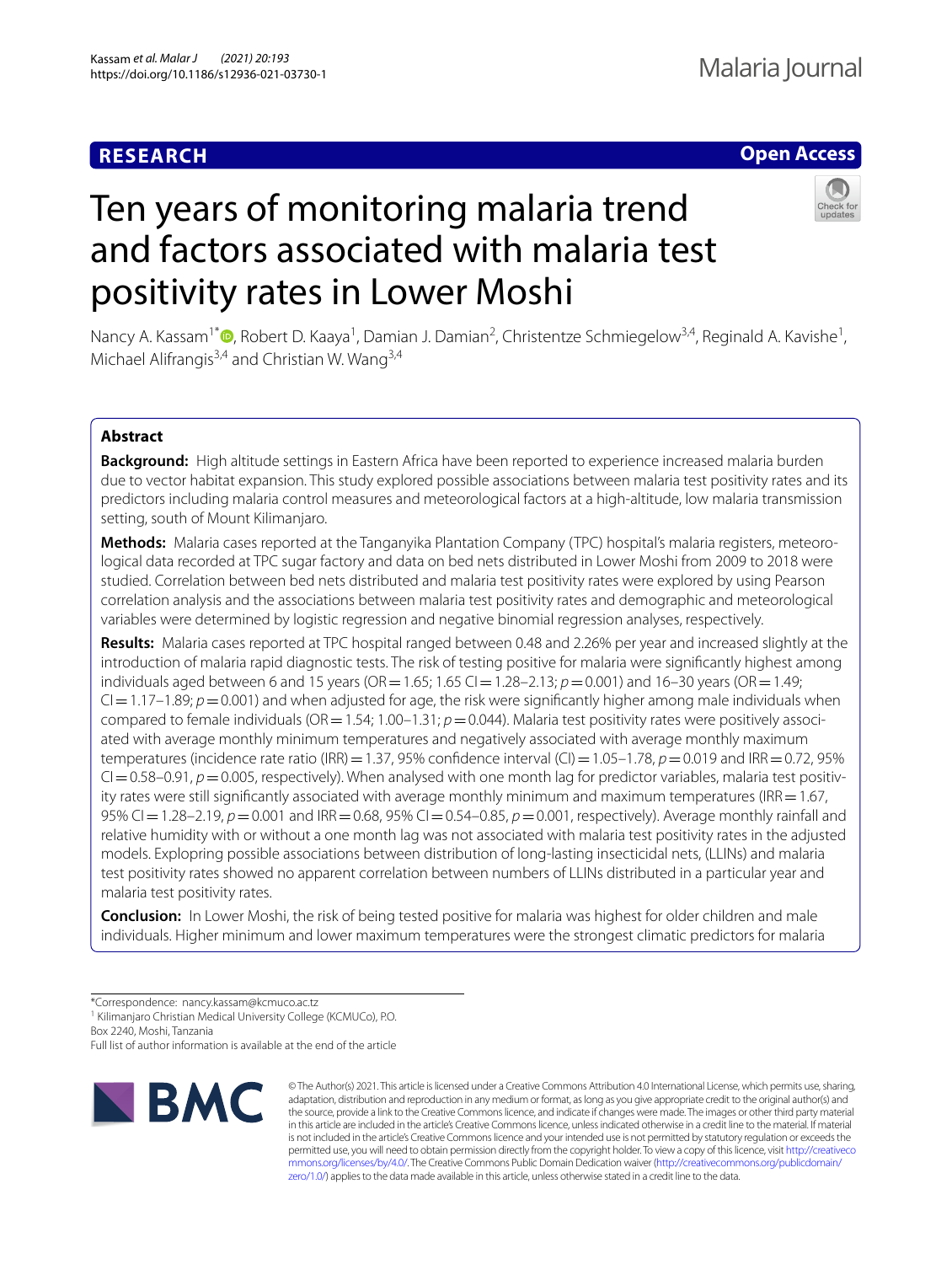test positivity rates. In areas with extensive irrigation activity as in Lower Moshi, vector abundance and thus malaria transmission may be less dependent on rainfall patterns and humidity. Mass distribution of LLINs did not have an effect in this area with already very low malaria transmission.

**Keywords:** Malaria, test positivity rates, High altitude malaria, Tanzania

# **Background**

More than 229 million malaria cases occurred globally in 2019 of which 94% occurred in sub-Saharan Africa (SSA) [\[1](#page-6-0)]. Tanzania contributes 3% of malaria burden in the malaria endemic African region and was among the countries which contributed the highest to global malaria deaths (5%) [\[1](#page-6-0)]. Meteorological factors including temperature, rainfall and humidity largely afect distribution of malaria through its impact on vector development, distribution and abundance [\[2](#page-7-0)[–7\]](#page-7-1). Malaria vectors, the *Anopheles* mosquitoes, develop and survive better at an optimal temperature of about 27 °C in a range of 17–35 °C  $[8, 9]$  $[8, 9]$  $[8, 9]$  $[8, 9]$ . At optimal temperatures the parasites' life cycle within *Anopheles* is shortened [[8\]](#page-7-2), number of blood meals taken and the number of mosquito eggs laid are increased and, therefore, the density of the mosquito population is accelerated [[9\]](#page-7-3). On the other hand, temperatures higher than the optimal temperature negatively afect mosquito survival, and thus, malaria transmission.

Malaria transmission intensity is also altitude dependent because temperature decrease with increasing altitude [[10\]](#page-7-4). Beyond 2400 m above sea level the temperature is too low to support mosquito survival and malaria transmission [[11](#page-7-5), [12\]](#page-7-6). Humidity as well afects malaria transmission through its efect on adult mosquito activity and length of survival as they become more active and survive longer in a high humidity environment as compared to low humidity environment [[13](#page-7-7)].

Rainfall also afects malaria transmission as *Anopheles* mosquitoes breed in stagnant water that pools following rainfalls and breed more often in fresh rain water than in polluted water  $[14]$  $[14]$ . However, too much rainfall flushes off breeding sites making malaria transmission lower than expected [[15\]](#page-7-9). Malaria transmission is usually preceded by a vector breeding and development period which also depends on climatic variables, mainly temperature and rainfall. Thus, there is a considerable lapse between the period of vector development and malaria transmission with a maximum signifcant correlation of one month lag period [\[16\]](#page-7-10).

Increased agricultural activities such as development of irrigation channels creates mosquito breeding sites and hence increased malaria transmission [\[2](#page-7-0), [17](#page-7-11), [18](#page-7-12)]. However, irrigation schemes may also cause less malaria transmission in areas with previously known stable transmission, proposedly due to better living conditions in communities with growing wealth and attraction of mosquitoes that are less able to transmit malaria [\[19](#page-7-13)].

Malaria control measures are claimed to have signifcantly lowered the global malaria prevalence from the year 2000 to 2015 [[20](#page-7-14)[–22](#page-7-15)], but this decline slowed in rate after 2015 [\[1](#page-6-0)]. Additionally, global warming has impacted malaria transmission through expansion of vector habitat as temperature has increased in high altitudes which were previously malaria free settings thus, highland areas are at an increased risk for malaria transmission [[7](#page-7-1), [23–](#page-7-16) [25\]](#page-7-17). Exploring trends of malaria infections and factors that may afect malaria transmission in areas prone to malaria elimination, such as highland areas of Tanzania are needed to understand the progress towards elimination and the potential for rebound. The aim of this study was to retrospectively describe 10 years of malaria cases reported at Tanganyika Plantation Company (TPC) hospital, a high-altitude malaria pre-elimination zone of Lower Moshi in Kilimanjaro, from 2009 to 2018 and explore possible associations between malaria test positivity rates and meteorological variables.

# **Methods**

# **Design and settings**

The study was conducted at TPC Hospital in Lower Moshi (3021′S, 37,020′E), located 10 km from Moshi municipality, and about 800 m above sea level, south of Mount Kilimanjaro in the north-eastern Tanzania. Most of the population in the area is engaged in irrigation of rice and sugarcane activities which provide important breeding sites [\[17,](#page-7-11) [26](#page-7-18)] for *Anopheles arabiensis,* the predominant malaria vector in the area [\[27\]](#page-7-19). Lower Moshi is an area of low malaria transmission intensity with malaria prevalence less than 0.1% [\[17](#page-7-11), [26\]](#page-7-18) and entomological inoculation rate (EIR) of 0.54 infective bites/person/year [\[28\]](#page-7-20). At TPC hospital the standard diagnostic tool for malaria was microscopy until 2012, thereafter rapid diagnostic tests (RDTs) were used for diagnosis and microscopy was used to quantify parasitaemia and control parasite clearance following treatment.

# **Data sources**

Data used in this study were obtained from the TPC hospital's haematology laboratory registers on malaria cases from January 2009 to January 2017; the Health Management Information System (HMIS) for the period between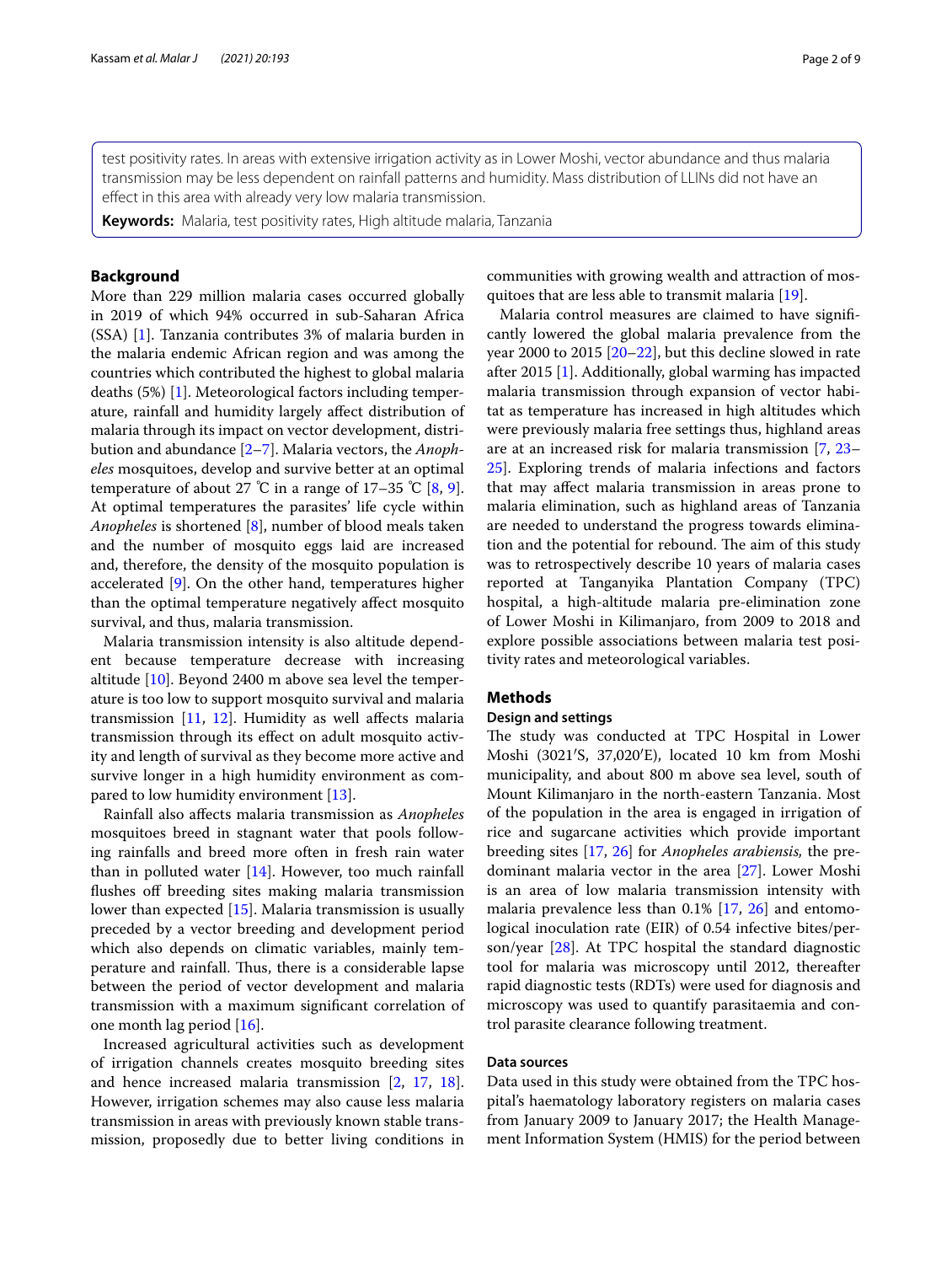February 2017 to November 2017; and the Micro-Health Initiative (MHI) register on routine malaria testing between December 2017 and December 2018. Data for the total daily number of individuals tested for malaria, number of malaria-confrmed cases and the type of malaria diagnostic tool used were extracted.

Meteorological data from 2009 to 2018 recorded at the TPC estate meteorological station included daily rainfall in millimetres, minimum and maximum relative humidity, and minimum and maximum temperature. Data on numbers of long-lasting insecticidal nets (LLINs) distributed in the area for the study period were obtained from the national malaria control programme (NMCP) focal team for Moshi District Council. All malaria test data available for a 10-year period (January 2009-December 2018) was included in the analysis. All records that did not have complete information, e.g., if the testing tool was not indicated were excluded.

# **Variables and defnitions**

The predictor variables were age, gender, rainfall, temperature, humidity and bed nets distributed and the outcome variable was malaria test positivity rates. Rainfall data was analysed as total monthly rainfall; temperature was analysed as average monthly minimum temperature and average monthly maximum temperature; humidity was analysed as average monthly minimum relative humidity and average monthly maximum relative humidity. Parasitaemia was categorised as low  $\left($  < 1000 parasites/ µl), moderate (1000–4999 parasites/µl), high (5000– 99,999 parasites/ $\mu$ l) and hyperparasitaemia ( $\geq 100,000$ parasites/µl).

### **Statistical analysis**

Data were analysed using Stata version 14·0 (StataCorp. 2015. Stata Statistical Software: Release 14. College Station, TX: StataCorp LP). Pearson's correlation statistic was used to measure the strength of linear relationship between malaria test positivity rates and bed nets distributed. Logistic regression analysis was used to determine the associations between malaria test positivity rates and characteristics of individuals tested for malaria. Univariate and multivariate negative binomial regression analyses were used to determine associations between malaria test positivity rates and meteorological variables. Time series negative binomial regression analysis was also used to adjust for the lagged association between malaria test positivity rates and meteorological variables. All meteorological variables analysed in the univariate analysis were included in the multivariate analysis as they are all important predictors of malaria transmission and for all variables, the degrees of collinearity were found to be less

than 45%. A  $p$ -value < 0.05 was considered statistically signifcant in all tests.

# **Results**

# **Characteristics of individuals tested for malaria at TPC hospital from 2009 to 2018**

A total of 73,694 individuals were tested for malaria at TPC hospital from 2009 to 2018 of these  $1.21\%$  (n = 895) tested positive for malaria. Individuals aged between 16 and 30 years represented the population most tested for malaria ( $n=19,158$ ; 26.00%) and more female individuals were tested  $(n=38,351; 52.04%)$ . Parasitaemia was recorded for 872 (97%) individuals out of 895 malaria positive cases and nearly 40%  $(n=337)$  had moderate parasitaemia (Table [1\)](#page-2-0).

# **Trends of annual proportion of malaria cases reported from 2009 to 2018**

Trend of malaria and numbers of individuals tested for malaria using either microscopy or RDTs are depicted in Fig. [1](#page-3-0), where the upper graph shows the number of individuals tested by either microscopy or RDTs and the lower graph shows the annual proportion of malaria cases among individuals tested. A total of 73,694 individuals were tested for malaria using either microscopy  $(n=37,072)$  or RDTs  $(n=36,622)$  during the 10-year

<span id="page-2-0"></span>**Table 1** Characteristics of individuals tested for malaria at TPC hospital from 2009 to 2018  $N=73,694$ 

| Variable                    | n           | $\%$  |
|-----------------------------|-------------|-------|
| Age category                |             |       |
| $0 - 5$                     | 13,633      | 18.50 |
| $6 - 15$                    | 10,244      | 13.90 |
| $16 - 30$                   | 1158        | 26.00 |
| $31 - 45$                   | 17,417      | 23.63 |
| $46 - 65$                   | 9003        | 12.22 |
| $66 +$                      | 4239        | 5.75  |
| Median age in years (range) | $26(0-110)$ |       |
| Gender                      |             |       |
| Female                      | 38,351      | 52.04 |
| Male                        | 35,343      | 47.96 |
| Malaria test                |             |       |
| Positive                    | 895         | 1.21  |
| Negative                    | 72,799      | 98.79 |
| Parasitaemia (n = 872)      |             |       |
| Low parasitaemia            | 309         | 35.44 |
| Moderate parasitaemia       | 337         | 38.65 |
| High parasitaemia           | 216         | 24.77 |
| Hyperparasitaemia           | 10          | 1.15  |
| Geometric mean (SD)         | 2035 (4.84) |       |

*SD* Standard deviation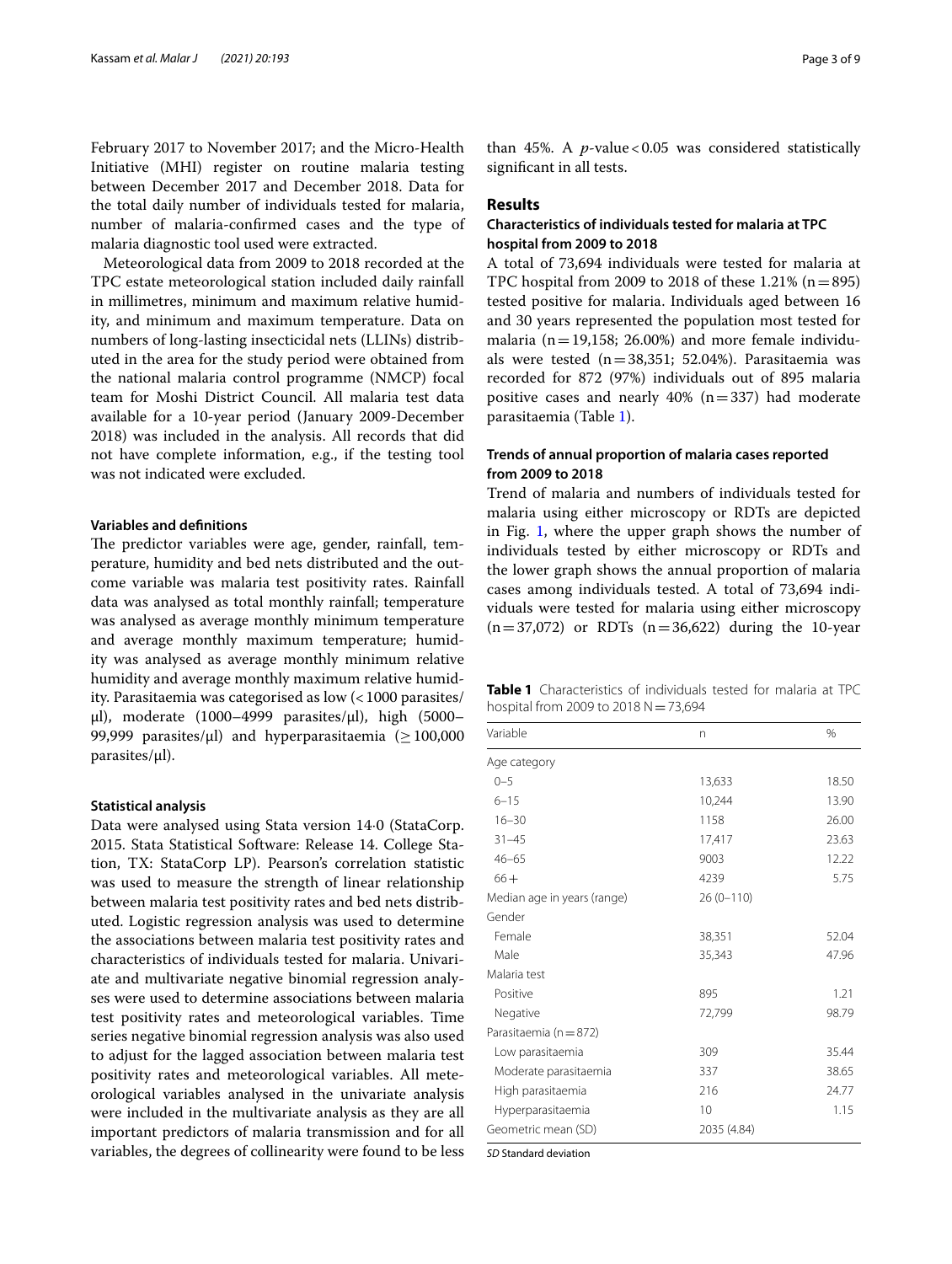fle [1](#page-6-1)).

(Fig. [2](#page-3-1) and Additional fle [1\)](#page-6-1). After 2012, during the heavy rainy seasons malaria test positivity rates increased and peaked either towards the end of the rainy season or immediately after the rains. During the second rainy seasons, malaria test positivity rates did not seem to follow the rain pattern for most of the years.

# **Malaria test positivity rates and bed net distribution**

Large numbers of LLINs were distributed to households in the villages in Lower Moshi in 2014 ( $n=21,068$ ) and 2016 ( $n=56,913$ ) (Additional file [1\)](#page-6-1). In the other years, up to 3,680 LLINs were distributed through all health facilities within Lower Moshi. However, bed net increase did not seem to associate with malaria test positivity rates (Pearson's correlation coefficient  $(r) = 0.109$ ;  $p = 0.765$ ). Data on bed net presence and use in the respective households were not available.

# **Associations between malaria test positivity and characteristics of individuals tested for malaria at TPC hospital**

In the adjusted model, the risk of testing positive for malaria was signifcantly higher among individuals aged between  $6-15$  years  $(OR = 1.65; CI = 1.28-2.13;$ *p*=0.001) and 16-30 vears (OR=1.49; 1.17-1.89;  $p=0.001$ ) when compared to individuals aged between 46–65 years. When adjusted for age, the risk of testing positive for malaria was signifcantly higher among male individuals when compared to female individuals (OR=1.54; 1.00–1.31; *p*=0.044) (Table [2](#page-4-0)). Strikingly, children under 5 years were not at higher risk of testing positive.

<span id="page-3-1"></span>



<span id="page-3-0"></span>study period (2009–2018). The total number of tested individuals (6427–8563/year) did not difer markedly between the years 2009 and 2018. Of those tested, 895 (1.21%) were positive for malaria (Fig. [1](#page-3-0) and Additional

Overall, the yearly proportions of malaria cases were low, fuctuating between 0.48 and 2.26% with a relatively lowest period from 2010 to 2013 and a small increase in 2014 with the highest number of recorded cases. From 2015 to 2018 the proportions of recorded malaria cases

The rainfall pattern for Lower Moshi generally peaked twice every year, with a heavy rainy season within the months of March to May, and another rainy season with less rain within the months of October to December

were between 1.01 and 1.91% (Fig. [1](#page-3-0)).

**Malaria test positivity rate and rainfall pattern**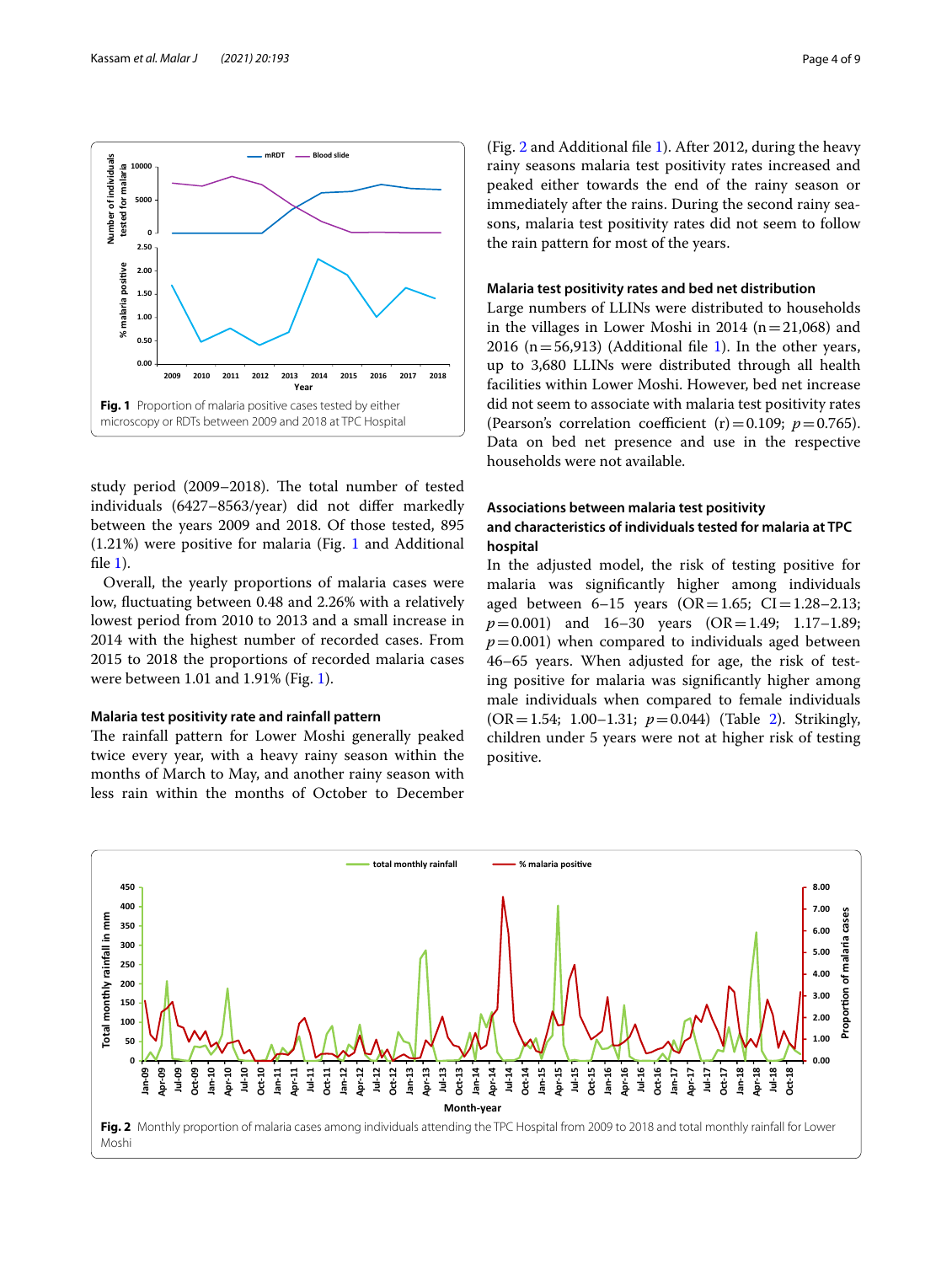<span id="page-4-0"></span>**Table 2** Associations between malaria test positivity and characteristics of individuals tested for malaria at TPC hospital

| Variable       | COR (95% CI)        | $p$ -value | AOR (95% CI)        | p-value |
|----------------|---------------------|------------|---------------------|---------|
| Age categories |                     |            |                     |         |
| $0 - 5$        | $0.78(0.59 - 1.03)$ | 0.085      | $0.78(0.59 - 1.03)$ | 0.083   |
| $6 - 15$       | $1.64(1.27 - 2.12)$ | 0.001      | $1.65(1.28 - 2.13)$ | 0.001   |
| $16 - 30$      | $1.48(1.17 - 1.88)$ | 0.001      | 1.49 (1.17-1.89)    | 0.001   |
| $31 - 45$      | $1.13(0.88 - 1.45)$ | 0.351      | $1.13(0.88 - 1.45)$ | 0.329   |
| $46 - 65$      |                     |            | 1                   |         |
| $66+$          | $1.03(0.72 - 1.45)$ | 0.884      | $1.32(0.72 - 1.48)$ | 0.858   |
| Gender         |                     |            |                     |         |
| Female         | 1                   |            | 1                   |         |
| Male           | 1.12 (0.98-1.28)    | 0.083      | $1.54(1.00 - 1.31)$ | 0.044   |

*COR* crude odds ratios, *AOR* adjusted odds ratios

# **Associations between malaria test positivity rates and meteorological variables without time lag**

The association between malaria test positivity rate and meteorological variables without the introduction of a time lag phase are shown in Table  $3$ . The range of average monthly minimum and maximum temperatures were 16.2–22.7 and 27.2–35.7 °C, respectively (Additional file [1\)](#page-6-1). In the adjusted analysis, malaria test positivity rates were signifcantly associated with average monthly minimum temperatures and negatively associated with average monthly maximum temperatures  $(IRR=1.37;$ CI=1.05–1.78;  $p=0.019$  and IRR=0.72; CI=0.577– 0.91;  $p=0.005$ , respectively). Regarding relative humidity, the crude malaria test positivity rates were signifcantly associated with average monthly maximum relative humidity (IRR = 1.06; CI = 1.01–1.10;  $p = 0.009$ ) and average monthly minimum relative humidity ( $IRR=1.03$ ;  $CI = 1.01 - 1.06$ ;  $p = 0.007$ ), but not in the adjusted model. There was no significant association between rainfall and malaria test positivity rates, both in the crude and the adjusted models (Table [3](#page-4-1)).

# **Associations between malaria test positivity rates**

**and meteorological variables with a one month lag phase** The association between malaria test positivity rates and meteorological variables was estimated with one month lag for the predictor variables (Table [4\)](#page-4-2). In the adjusted analysis, malaria test positivity rates were signifcantly associated with average monthly minimum temperatures  $(IRR = 1.67; CI = 1.28 - 2.19; p = 0.001)$  and negatively associated with average monthly maximum temperatures (IRR=0.68; CI=0.54–0.85; *p*=0.001). Malaria test positivity rates were signifcantly associated with average monthly maximum relative humidity (IRR = 1.07;<br>CI = 1.03-1.11;  $p = 0.002$ ) and average monthly  $CI = 1.03 - 1.11; \quad p = 0.002$ 

<span id="page-4-1"></span>**Table 3** The association between malaria test positivity rates and temperature, humidity, and rainfall in Lower Moshi from 2009 to 2018

| Variable                    | Crude analysis<br>IRR (95% CI) | $p$ -value | Adjusted analysis IRR<br>$(95%$ CI) | <i>p</i> -value |
|-----------------------------|--------------------------------|------------|-------------------------------------|-----------------|
| Total monthly rainfall      | 1.00 (1.00-1.001)              | 0.464      | $1.00(0.99 - 1.00)$                 | 0.217           |
| Average monthly max<br>temp | $0.87(0.81 - 0.94)$            | 0.001      | $0.72(0.58 - 0.91)$                 | 0.005           |
| Average monthly min<br>temp | $0.92(0.82 - 1.02)$            | 0.115      | $1.37(1.05 - 1.78)$                 | 0.019           |
| Average monthly max RH      | $1.06(1.01 - 1.10)$            | 0.009      | $1.00(0.92 - 1.10)$                 | 0.918           |
| Average monthly min RH      | $1.03(1.01 - 1.06)$            | 0.007      | $0.99(0.95 - 1.03)$                 | 0.583           |

*RH* Relative Humidity, *IRR* incidence rate ratio, *CI* confdence interval, *max* maximum, *min* minimum, *temp* temperature

<span id="page-4-2"></span>**Table 4** The association between malaria test positivity rates and one month lag temperature, humidity, and rainfall in Lower Moshi from 2009 to 2018

| Variable                 | Crude analysis<br>IRR (95% CI) | <i>p</i> -value | Adjusted analysis<br>IRR (95% CI) | $p$ -value |
|--------------------------|--------------------------------|-----------------|-----------------------------------|------------|
|                          |                                |                 |                                   |            |
| Total monthly rainfall   | 1.00 (1.00-1.003)              | 0.554           | $1.00(0.99 - 1.00)$               | 0.212      |
| Average monthly max temp | $0.92(0.85 - 0.99)$            | 0.030           | $0.68(0.54 - 0.85)$               | 0.001      |
| Average monthly min temp | $1.04(0.93 - 1.17)$            | 0.458           | $1.67(1.28 - 2.19)$               | 0.001      |
| Average monthly max RH   | $1.07(1.03 - 1.11)$            | 0.002           | $0.99(0.92 - 1.09)$               | 0.974      |
| Average monthly min RH   | $1.03(1.01 - 1.06)$            | 0.007           | $0.99(0.95 - 1.03)$               | 0.626      |

*RH* Relative Humidity, *IRR* incidence rate ratio, *CI* confdence interval, *max* maximum, *min* minimum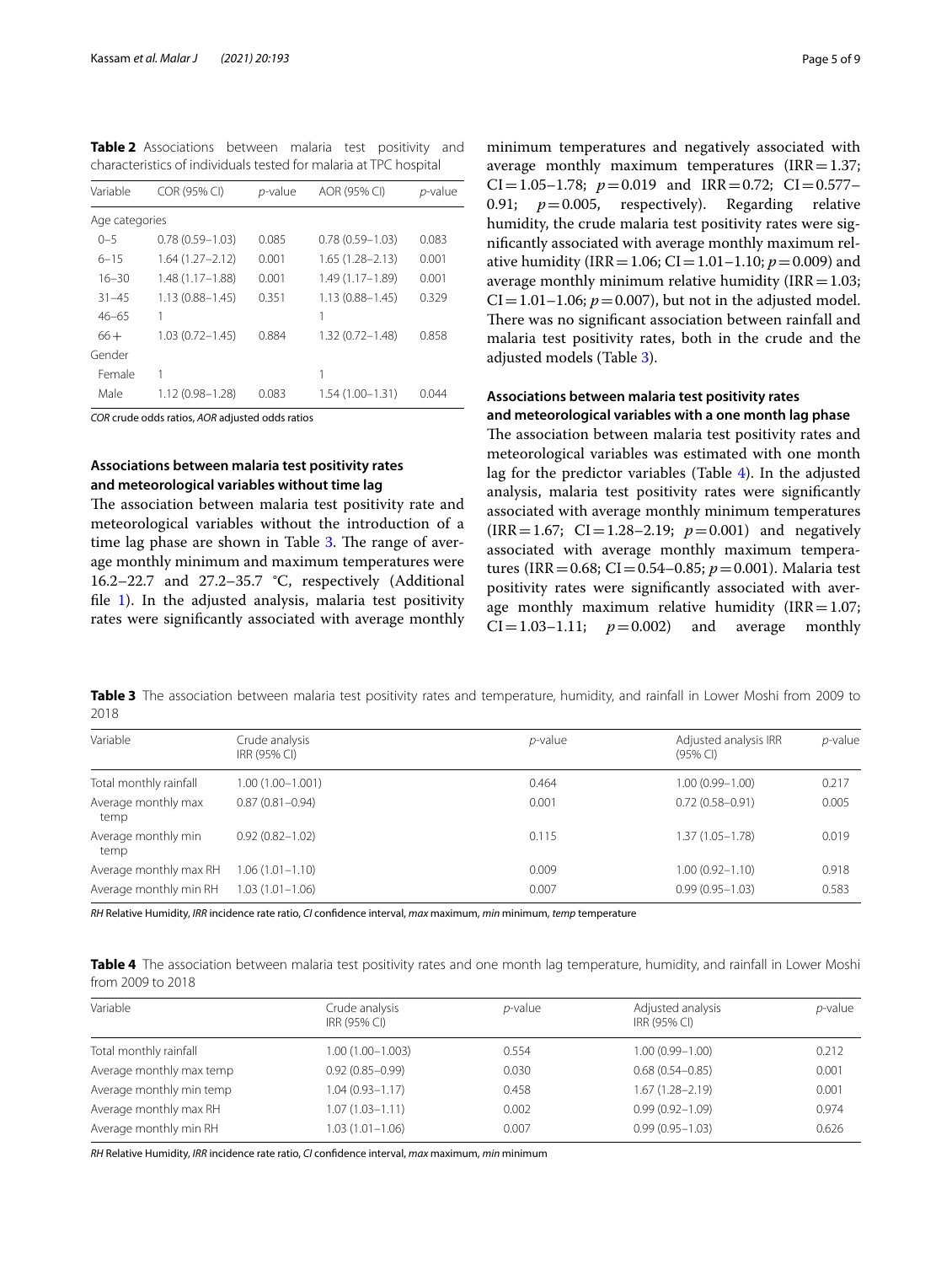minimum relative humidity (IRR = 1.03; CI = 1.01–1.06;  $p=0.007$ ) in the crude analysis. However, in the adjusted model, malaria test positivity rates had no association with rainfall and relative humidity.

# **Discussion**

Climate changes, increased use of vector control measures, better testing tools, more efective treatment with anti-malarial drugs and improved socio-economic status is changing the epidemiology of malaria [[22](#page-7-15), [29\]](#page-7-21).

In Lower Moshi, malaria transmission is low (annual malaria prevalence <  $0.1\%$ ), but malaria cases are seen throughout the year with an increase in number of cases around the end of the rainy seasons or shortly after. Most likely, irrigation activities are one of the main drivers of persistent malaria transmission during the dry seasons in Lower Moshi as also supported by other studies [\[17](#page-7-11), [26\]](#page-7-18). The findings of this study showed that malaria cases reported at TPC Hospital in Lower Moshi between 2009 and 2018 were few. Cases were lowest from the year 2010 to 2013 until a small increase in 2014 followed by a slight decline until 2018. The small increase in the number of malaria positive cases in 2014 may be accounted for by the introduction of RDTs, which compared to microscopy is a more sensitive and rapid diagnostic tool [[30\]](#page-7-22), but may also introduce some false positive results [[31\]](#page-7-23). On the contrary, other studies have reported large increases in number of malaria positive cases following the introduction of RDTs [[32,](#page-7-24) [33\]](#page-7-25). Lack of this observation in the current study could be due to the accuracy of blood slide test performance due to the presence of qualified staff and performance of quality controls. Unfortunately, there was too little overlap in the usage of RDTs and microscopy to do a sensitivity analysis in the current study.

Similar fndings, though on a greater scale, have been reported in other settings in Tanzania with diferent malaria transmission intensities where the total number of cases increased from the year 2012 to 2015 followed by a slight reduction in number cases reported in 2016 and  $2017$  [ $34$ ,  $35$ ]. These findings are partly contrary to what has been reported on the overall trends of malaria in sub-Saharan Africa, where the number of malaria cases showed a signifcant decline from the year 2000 to 2015  $[1, 20, 21]$  $[1, 20, 21]$  $[1, 20, 21]$  $[1, 20, 21]$  $[1, 20, 21]$  $[1, 20, 21]$  $[1, 20, 21]$  and continued to decline, though, at a muchslower rate after  $2015[1]$  $2015[1]$ . The inconsistency may be caused by diference in time points when control measures were introduced in the diferent parts, variations in weather conditions and/or other factors which may contribute to local variations.

Studies have showed that malaria control measures, particularly LLINs, have signifcantly averted malaria cases in sub-Saharan Africa since the year 2000 to 2015 [[21,](#page-7-28) [36](#page-7-29), [37](#page-7-30)]. In this study, despite immense distribution of LLINs during 2014 and 2017 there was no efect on the numbers of malaria positive cases reported at TPC Hospital. This could probably be due to weather conditions favourable for mosquito population growth at the time, especially moderate prolonged rainfall (Fig. [2\)](#page-3-1), or due to irrational use of bed nets [\[38](#page-7-31), [39\]](#page-7-32). However, the possible impact of LLINs on malaria incidence is in this particular setting of Lower Moshi also difficult to assess, as the number of malaria cases is already very low. Further studies on LLINs coverage, ownership and usage are warranted to better understand how this afect the malaria trend in the study area.

In this study, the risk of testing positive for malaria was signifcantly higher among individuals in the age groups 6–30 years when compared to individuals aged between 46 and 65 years. Two diferent studies conducted in Kisumu Kenya and Gabon also reported similar fndings, and showed higher malaria prevalence among children older than 5 years of age [[40,](#page-7-33) [41](#page-7-34)]. As previously suggested, this is probably due to lower utilization of insecticide treated bed nets (ITNs) by older children [\[42](#page-7-35)]. Another study also found signifcantly higher malaria test positivity among individuals aged between 11 and 20 years [\[43\]](#page-7-36). In the present study the risk of testing positive for malaria was not signifcantly high among individuals aged above 30 years. This is probably due to development of clinical immunity caused by many years of previous exposures in this low transmission area [\[44](#page-7-37)]. Furthermore, the risk of testing positive for malaria was signifcantly higher among male than female individuals which could be due to diferences in behaviour related to exposure where women are more likely to use bed nets than men [\[45](#page-7-38)].

Meteorological variables including rainfall, temperature and relative humidity did not show any change in Lower Moshi over the course of the ten years investigated, but regular annual patterns which afect malaria transmission temporarily. Temperatures for Lower Moshi showed an annual pattern with average monthly temperatures ranging from 16.2 to 31.4 °C during the cool months of July and August and reached temperatures of 19.7–35.7 °C during the hot months around January to March. Malaria test positivity rates increased with increasing average monthly minimum temperature. These findings are supported by previous studies which have documented that very low temperatures do not support mosquito survival, lowering the malaria transmission [\[11,](#page-7-5) [12](#page-7-6)]. Malaria cases decreased with increasing average monthly maximum temperature when analysed with and without one month time lag. Other studies have shown a similar association that temperature was a strong predictor for malaria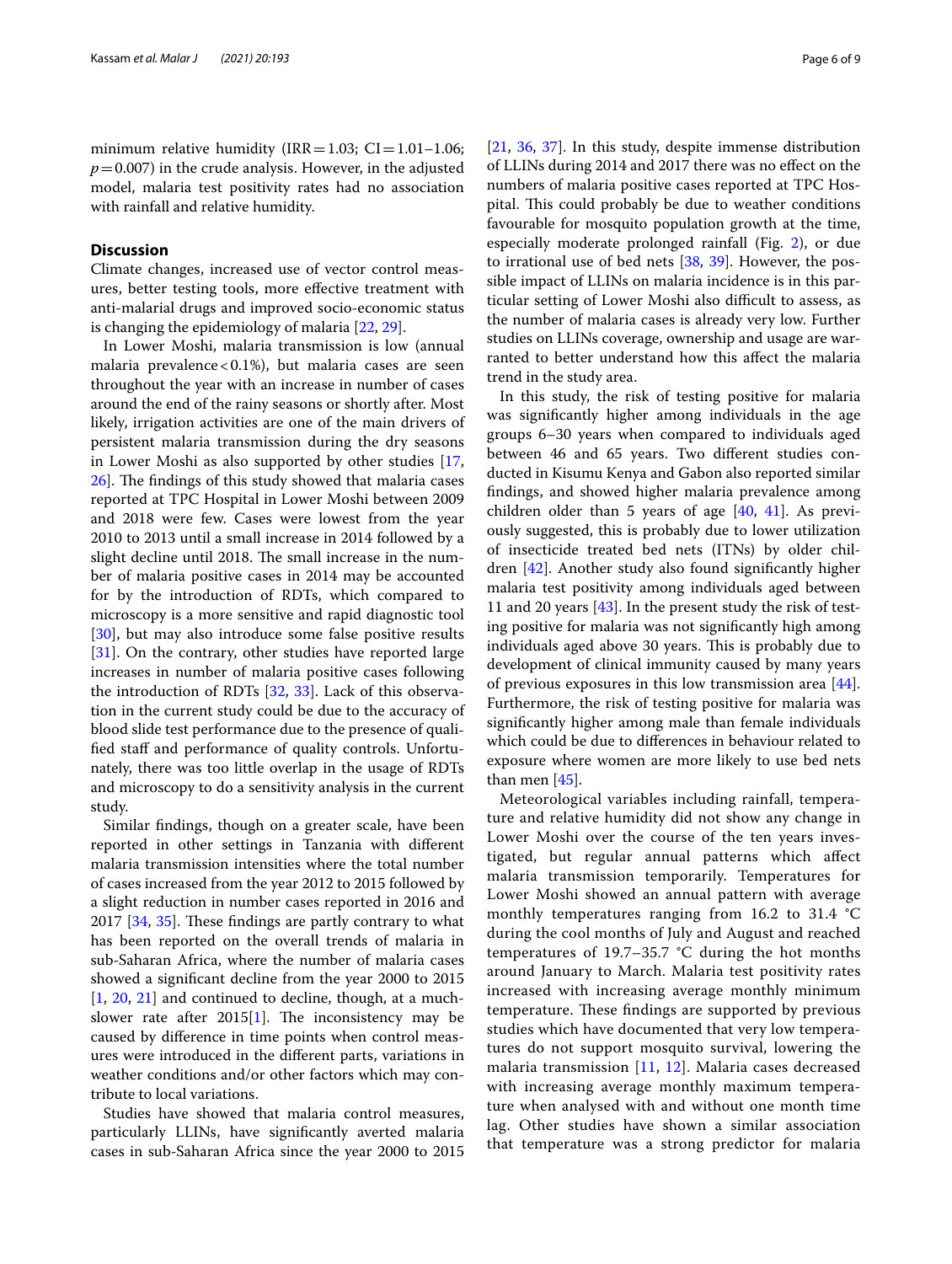incidence when compared to other meteorological variables [[4,](#page-7-39) [16\]](#page-7-10) and it has previously been documented that extremely low temperatures below 17 ℃ and extremely high temperatures above 32 ℃ negatively afects mosquitoes survival [[7,](#page-7-1) [46\]](#page-8-0) and that malaria transmission peaks at 27 °C  $[9, 46]$  $[9, 46]$  $[9, 46]$  $[9, 46]$ .

Rainfall and relative humidity are important factors for malaria transmission as rainfall creates breeding sites that increase vector populations [[14\]](#page-7-8) and a humid environment prolongs the lifespan of vectors and increases vector activity [\[13\]](#page-7-7) where mosquito abundance and malaria transmission are higher during the most humid months of a year  $[47, 48]$  $[47, 48]$  $[47, 48]$  $[47, 48]$ . In this study, there was no significant association between malaria incidence and either rainfall or relative humidity. In Lower Moshi, irrigation activities make important breeding sites for mosquitoes during the dry season and probably lowers the efect of rainfall and humidity on malaria transmission as seen in non-irrigation settings. A previous study also documented that, the presence of irrigation activities has dampening efect on the rainfall seasonality of malaria transmission in Tropical Africa [\[49](#page-8-3)].

The limitations of this study included lack of access to data on malaria cases imported from other areas and data on other possible malaria transmission confounding factors such as socio-economic status.

# **Conclusion**

In this study setting with low malaria transmission and extensive irrigation activities, temperatures around the optimal for vector development was the strongest predictor for malaria test positivity rate whereas rainfall, humidity, and mass distribution of LLINs did not seem to infuence the number of malaria cases reported. However, further studies on the utilization of bed nets with focus on older children and males is warranted. Highland areas are at an increased risk for malaria transmission due to global warming expanding the potential habitats for malaria vectors and areas with year-round water access for the mosquitoes may be in particular risk.

#### **Abbreviations**

AOR: Adjusted Odds Ratio; CI: Confdence Interval; COR: Crude Odds Ratio; EIR: Entomological Inoculation Rate; HMIS: Health Management Information System; IRR: Incidence Rate Ratio; ITNs: Insecticide-Treated bed Nets; KCMUCo: Kilimanjaro Christian Medical University College; LLINs: Long Lasting Insecticidal Nets; MHI: Micro-Health Initiative; RDTs: Rapid Diagnostic Tests; NMCP: National Malaria Control Programme; OR: Odds Ratio; PMI: President's Malaria Initiative; RH: Relative Humidity; SD: Standard Deviation; SSA: Sub-Saharan Africa; TPC: Tanganyika Plantation Company; WHO: World Health Organization.

# **Supplementary Information**

The online version contains supplementary material available at [https://doi.](https://doi.org/10.1186/s12936-021-03730-1) [org/10.1186/s12936-021-03730-1](https://doi.org/10.1186/s12936-021-03730-1).

<span id="page-6-1"></span>**Additional fle 1**. Malaria, meteorological data and bed nets distributed in Lower Moshi. 1: Monthly malaria cases and total number of individuals tested at TPC hospital, Lower Moshi; 2: Monthly meteorological data recoded at TPC weather station; 3: Bed nets distributed in Lower Moshi from 2009 to 2018.

# **Acknowledgements**

We thank the administration of TPC LTD Agronomy Section for sharing their meteorological data. We thank the director of TPC hospital for allowing access to the 10 years of malaria tests data and fnally we thank Mr. A. Luvinga from TPC hospital laboratory for assisting us through malaria data extraction process.

#### **Authors' contributions**

NAK, RAK, CWW, CS, RDK and MA conceived and designed this study. NAK, RAK, CWW and RDK collected data for this study. NAK, DJD, CWW and MA performed data analysis. NAK, RAK, CWW, CS, RDK, DJD and MA wrote the paper. All authors read and approved the fnal manuscript.

#### **Funding**

This study was supported by The Building Stronger Universities (BSU) project funded by DANIDA through the Danish Fellowship Centre (DFC). The content of this paper is solely the responsibility of the authors and does not necessarily represent the official views of the funders.

# **Data accessibility**

Due to ongoing analyses, the supporting data are available from the corresponding author on a reasonable request.

# **Declarations**

# **Ethics approval**

Ethical approval was obtained from Kilimanjaro Christian Medical University College (KCMUCo) Research Ethics Committee (CREC number 2409). Permission to use data was obtained from the District Executive Director for rural Moshi District Council and TPC Hospital Director.

#### **Consent for publication**

Not applicable.

#### **Competing interest**

The authors declare that they have no competing interests.

### **Author details**

<sup>1</sup> Kilimanjaro Christian Medical University College (KCMUCo), P.O. Box 2240, Moshi, Tanzania. <sup>2</sup> School of Public Health and Family Medicine, University of Cape Town, Cape Town, South Africa.<sup>3</sup> Centre for Medical Parasitology, Department of Immunology and Microbiology, University of Copenhagen, Copenhagen, Denmark. 4 Department of Infectious Diseases, Copenhagen University Hospital (Rigshospitalet), Copenhagen, Denmark.

# Received: 21 December 2020 Accepted: 8 April 2021 Published online: 20 April 2021

#### **References**

<span id="page-6-0"></span>1. WHO. World Malaria Report 2020. Geneva, World Health Organization, 2020. Available from: [https://www.who.int/teams/global-malaria-progr](https://www.who.int/teams/global-malaria-programme/reports/world-malaria-report-2020) [amme/reports/world-malaria-report-2020](https://www.who.int/teams/global-malaria-programme/reports/world-malaria-report-2020)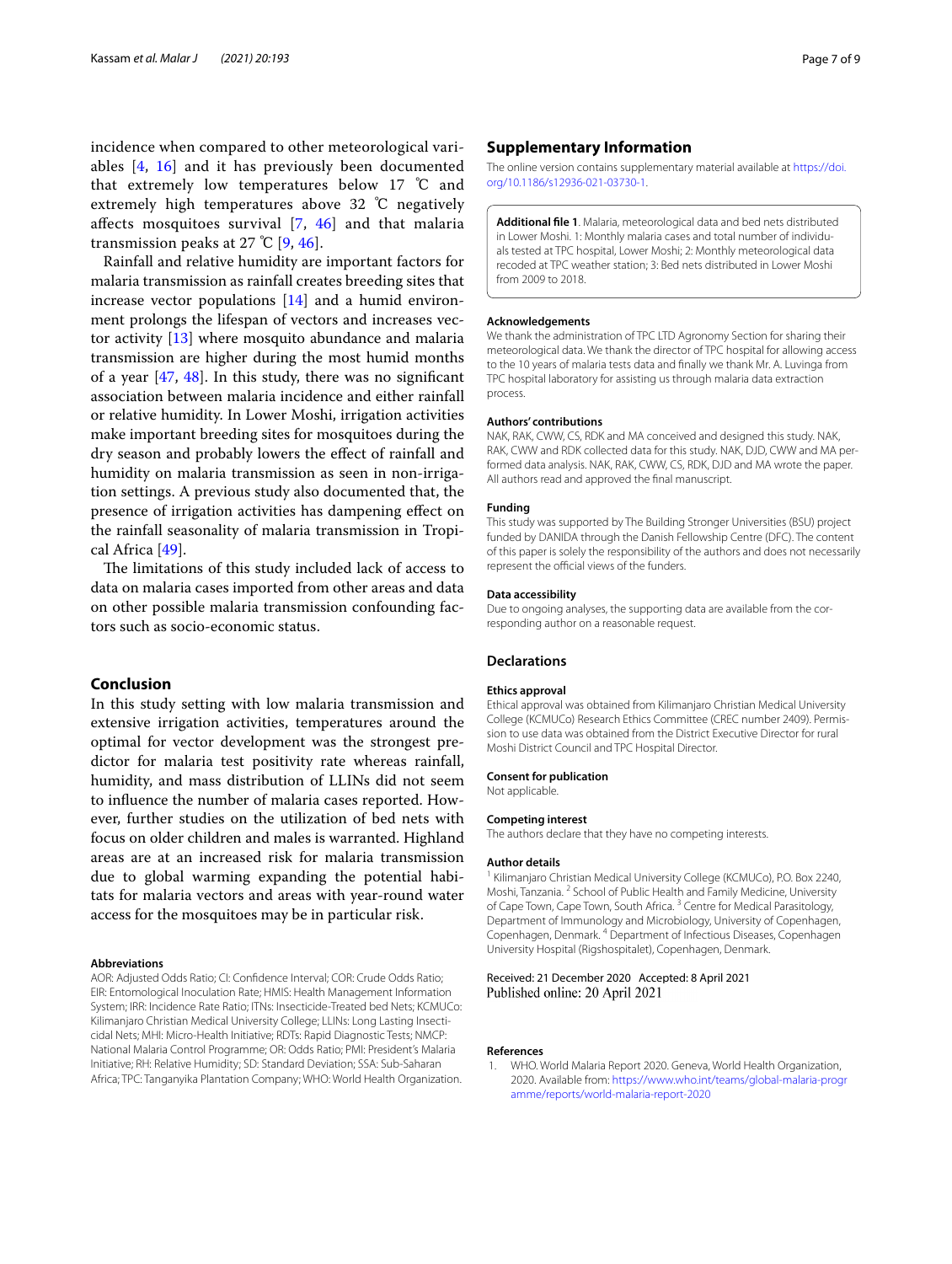- <span id="page-7-0"></span>2. Kibret S, Wilson GG, Tekie H, Petros B. Increased malaria transmission around irrigation schemes in Ethiopia and the potential of canal water management for malaria vector control. Malar J. 2014;13:360.
- 3. Guo C, Yang L, Ou CQ, Li L, Zhuang Y, Yang J, et al. Malaria incidence from 2005–2013 and its associations with meteorological factors in Guangdong. China Malar J. 2015;14:116.
- <span id="page-7-39"></span>4. Mohammadkhani M, Khanjani N, Bakhtiari B, Sheikhzadeh K. The relation between climatic factors and malaria incidence in Kerman, South East of Iran. Parasite Epidemiol Control. 2016;1:205–10.
- 5. Darkoh EL, Larbi JA, Lawer EA. A weather-based prediction model of Malaria prevalence in Amenf West District. Ghana Malar Res Treat. 2017;2017:7820454.
- 6. Kajeguka D, Tarmo S. Meteorological infuence in pattern of malaria cases in North-Eastern Tanzania: fve years analysis of malaria incidence and climate condition. J Pathol Microbiol. 2017;2:1–5.
- <span id="page-7-1"></span>7. Kulkarni MA, Desrochers RE, Kajeguka DC, Kaaya R, Tomayer A, Kweka E, et al. 10 Years of environmental change on the slopes of Mount Kilimanjaro and its associated shift in malaria vector distributions. Front Public Health. 2016;4:281.
- <span id="page-7-2"></span>8. Shapiro LLM, Whitehead SA, Thomas MB. Quantifying the effects of temperature on mosquito and parasite traits that determine the transmission potential of human malaria. PLoS Biol. 2017;15:e2003489.
- <span id="page-7-3"></span>9. Christiansen-jucht CD, Parham PE, Saddler A, Koella JC, Basáñez M. Larval and adult environmental temperatures infuence the adult reproductive traits of *Anopheles gambiae s.s.* Parasit Vectors. 2015;8:456.
- <span id="page-7-4"></span>10. Drakeley CJ, Carneiro I, Reyburn H, Malima R, Lusingu JPA, Cox J, et al. Altitude-dependent and independent variations in *Plasmodium falciparum* prevalence in Northeastern Tanzania. J Infect Dis. 2005;191:1589–98.
- <span id="page-7-5"></span>11. Omumbo JA, Hay S, Goetz S, Snow R, Rogers D. Updating historical maps of malaria transmission intensity in East Africa using remote sensing. Photogramm Eng Remote Sensing. 2002;68:161–6.
- <span id="page-7-6"></span>12. Bishop RA, Litch JA. Malaria at high altitude. J Travel Med. 2000;7:157–8.
- <span id="page-7-7"></span>13. Yamana TK, Eltahir EAB. Incorporating the effects of humidity in a mechanistic model of *Anopheles gambiae* mosquito population dynamics in the Sahel region of Africa. Parasit Vectors. 2013;6:235.
- <span id="page-7-8"></span>14. Omolade OO, Adetutu SA. Oviposition and breeding water sites preferences of mosquitoes within Ojo area, Lagos State. Nigeria J Sci Tech Res. 2018;7:6139–45.
- <span id="page-7-9"></span>15. Paaijmans K. Weather, water and malaria mosquito larvae, PhD Thesis, Wageningen University, The Netherlands. 2008; Available from: [http://](http://edepot.wur.nl/4348) [edepot.wur.nl/4348](http://edepot.wur.nl/4348)
- <span id="page-7-10"></span>16. Gunda R, Chimbari MJ, Shamu S, Sartorius B, Mukaratirwa S. Malaria incidence trends and their association with climatic variables in rural Gwanda, Zimbabwe, 2005–2015. Malar J. 2017;16:393.
- <span id="page-7-11"></span>17. Ijumba J, Mosha F, Lindsay S. Malaria transmission risk variations derived from diferent agricultural practices in an irrigated area of northern Tanzania. Med Vet Entomol. 2002;16:28–38.
- <span id="page-7-12"></span>18. Amaechi EC, Ukpai OM, Ohaeri CC, Ejike UB, Irole-eze OP, Egwu O, et al. Distribution and seasonal abundance of Anopheline mosquitoes and their association with rainfall around irrigation and non-irrigation areas in Nigeria. UNED Res J. 2018;10:267–72.
- <span id="page-7-13"></span>19. Ijumba J, Lindsay S. Impact of irrigation on malaria in Africa : paddies paradox. Med Vet Entomol. 2001;15:1–11.
- <span id="page-7-14"></span>20. Bhatt S, Weiss DJ, Cameron E, Bisanzio D, Mappin B, Dalrymple U, et al. The efect of malaria control on *Plasmodium falciparum* in Africa between 2000 and 2015. Nature. 2016;526:207–11.
- <span id="page-7-28"></span>21. Tizifa TA, Kabaghe AN, Mccann RS, Van Den BH, Van VM, Phiri KS. Prevention efforts for malaria. Curr Trop Med Reports. 2018;5:41-50.
- <span id="page-7-15"></span>22. Nkumama IN, O'Meara WP, Osier FHA. Changes in malaria epidemiology in Africa and new challenges for elimination. Trends Parasitol. 2017;33:128–40.
- <span id="page-7-16"></span>23. Bødker R, Akida J, Shayo D, Kisinza W, Msangeni HA, Pedersen EM, et al. Relationship between altitude and intensity of malaria transmission in the Usambara Mountains. Tanzania J Med Entomol. 2003;40:706–17.
- 24. Chen H, Githeko AK, Zhou G, Githure JI, Yan G. New records of *Anopheles arabiensis* breeding on the Mount Kenya highlands indicate indigenous malaria transmission. Malar J. 2006;5:17.
- <span id="page-7-17"></span>25. Alonso D, Bouma MJ, Pascual M. Epidemic malaria and warmer temperatures in recent decades in an East African highland. Proc Soc Biol. 2011;278:1661–9.
- <span id="page-7-18"></span>26. Shekalaghe SA, Teun Bousema J, Kunei KK, Lushino P, Masokoto A, Wolters LR, et al. Submicroscopic *Plasmodium falciparum* gametocyte carriage is common in an area of low and seasonal transmission in Tanzania. Trop Med Int Health. 2007;12:547–53.
- <span id="page-7-19"></span>27. Matowo J, Kitau J, Kabula B, Kavishe R, Oxborough R, Kaaya R, et al. Dynamics of insecticide resistance and the frequency of kdr mutation in the primary malaria vector *Anopheles arabiensis* in rural villages of Lower Moshi, North Eastern Tanzania. J Parasitol Vector Biol. 2014;6:31–41.
- <span id="page-7-20"></span>28. Mahande A, Dusfour, IsabelleMatias, Jonathan R, Kweka E. Knockdown resistance, Rdl alleles, and the annual entomological inoculation rate of wild mosquito populations from Lower Moshi, Northern Tanzania. J Glob Infect Dis. 2012;4:114.
- <span id="page-7-21"></span>29. Essendi WM, Zalik AMV, Lo E, Machani MG, Zhou G, Githeko AK, et al. Epidemiological risk factors for clinical malaria infection in the highlands of Western Kenya. Malar J. 2019;18:211.
- <span id="page-7-22"></span>30. Berzosa P, De LA, Barja MR, Herrador Z, González V, García L, et al. Comparison of three diagnostic methods (microscopy, RDT, and PCR ) for the detection of malaria parasites in representative samples from Equatorial Guinea. Malar J. 2018;17:333.
- <span id="page-7-23"></span>31. Lee J, Jang W, Cho H, Kim Y, Han T, Yun G, et al. False-positive results for rapid diagnostic tests for malaria in patients with rheumatoid factor. J Clin Microbiol. 2014;52:3784–7.
- <span id="page-7-24"></span>32. Boyce RM, Muiru A, Reyes R, Ntaro M, Mulogo E, Matte M, et al. Impact of rapid diagnostic tests for the diagnosis and treatment of malaria at a peripheral health facility in Western Uganda : an interrupted time series analysis. Malar J. 2015;14:203.
- <span id="page-7-25"></span>33. Lechthaler F, Id BM, Lechthaler-felber G, Likwela L, Mavoko HM, Rika JM, et al. Trends in reported malaria cases and the efects of malaria control in the Democratic Republic of the Congo. PLoS ONE. 2019;14:e0219853.
- <span id="page-7-26"></span>34. Malaria Operational Plan FY 2019. President's Malaria Initiative, Tanzania. 2019; Available from: [http://ihi.eprints.org/3314/1/Malaria\\_Strategic\\_](http://ihi.eprints.org/3314/1/Malaria_Strategic_Plan_Full_Version_02_27_14.pdf) [Plan\\_Full\\_Version\\_02\\_27\\_14.pdf](http://ihi.eprints.org/3314/1/Malaria_Strategic_Plan_Full_Version_02_27_14.pdf)
- <span id="page-7-27"></span>35. Ishengoma DS, Mmbando BP, Mandara CI, Chiduo MG, Francis F, Timiza W, et al. Trends of *Plasmodium falciparum* prevalence in two communities of Muheza district North-eastern Tanzania: correlation between parasite prevalence, malaria interventions and rainfall in the context of re-emergence of malaria after two decades of progressively declining transmission. Malar J. 2018;17:252.
- <span id="page-7-29"></span>36. Newby H, Ivanovich E, Lynch M, Carvajal-Velez L, Bhattarai A, Cibulskis RE, et al. Framework for evaluating the health impact of the scale-up of malaria control interventions on all-cause child mortality in sub-Saharan Africa. Am J Trop Med Hyg. 2017;97(Suppl 3):9–19.
- <span id="page-7-30"></span>37. Musiime AK, Smith DL, Kilama M, Rek J, Arinaitwe E, Nankabirwa JI, et al. Impact of vector control interventions on malaria transmission intensity, outdoor vector biting rates and *Anopheles* mosquito species composition in Tororo. Uganda Malar J. 2019;18:445.
- <span id="page-7-31"></span>38. Githinji S, Kistemann T. Insecticide treated nets; use, misuse or disuse. 13<sup>th</sup> International Congress on Infectious Diseases Abstracts. Institute for Hygiene and Public Health University of Bonn, Bonn, Germany. Available at [https://www.ijidonline.com/article/S1201-9712\(08\)00623-1/abstract.](https://www.ijidonline.com/article/S1201-9712(08)00623-1/abstract)
- <span id="page-7-32"></span>39. Berthe S, Harvey SA, Lynch M, Koenker H, Jumbe V, Khangamwa BK, et al. Poverty and food security: drivers of insecticide-treated mosquito net misuse in Malawi. Malar J. 2019;18:320.
- <span id="page-7-33"></span>40. Khagayi S, Desai M, Amek N, Were V, Onyango ED, Odero C, et al. Modelling the relationship between malaria prevalence as a measure of transmission and mortality across age groups. Malar J. 2019;18:247.
- <span id="page-7-34"></span>41. Mawili Mboumba DP, Bouyou-Akotet MK, Kendjo E, Nzamba J, Medang MO, Mbina JR, et al. Increase in malaria prevalence and age of at risk population in diferent areas of Gabon. Malar J. 2013;12:3.
- <span id="page-7-35"></span>42. Desai M, ter Kuile FO, Nosten F, McGready R, Asamoa K, Brabin B, et al. Epidemiology and burden of malaria in pregnancy. Lancet Infect Dis. 2007;7:93–104.
- <span id="page-7-36"></span>43. Mazigo HD, Rumisha SF, Chiduo MG, Bwana VM, Mboera LEG. Malaria among rice farming communities in Kilangali village, Kilosa district, Central Tanzania: prevalence, intensity and associated factors. Infect Dis Poverty. 2017;6:101.
- <span id="page-7-37"></span>44. Rolfes MA, McCarra M, Magak NG, Ernst KC, Dent AE, Lindblade KA, et al. Development of clinical immunity to malaria in highland areas of low and unstable transmission. Am J Trop Med Hyg. 2012;87:806–12.
- <span id="page-7-38"></span>45. Garley A, Patton E, Eckert E, Negroustoueva S. Gender diferences in insecticide treated nets (ITN) use after a universal free distribution